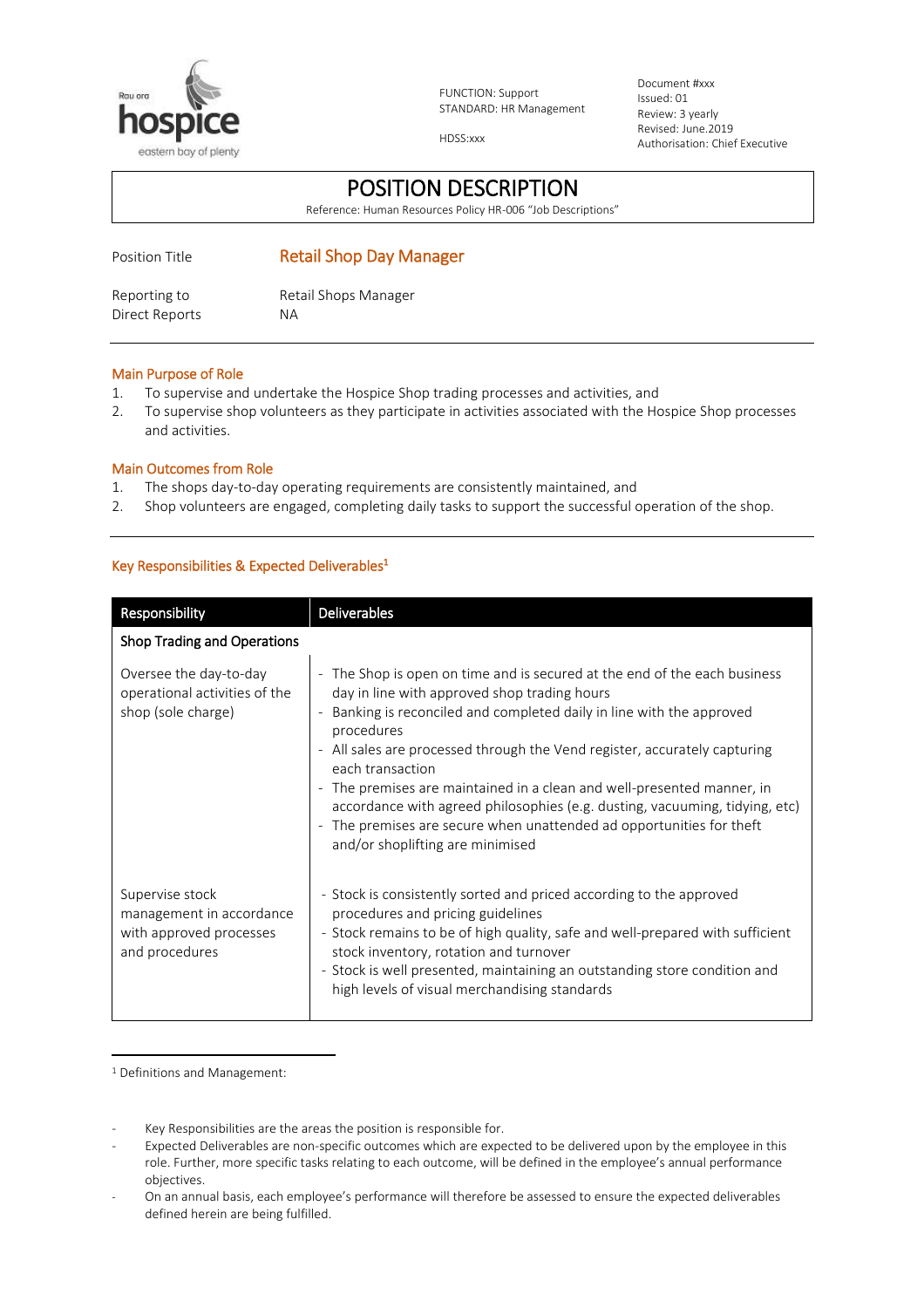

HDSS:xxx

Document #xxx Issued: 01 Review: 3 yearly Revised: June.2019 Authorisation: Chief Executive

## POSITION DESCRIPTION

Reference: Human Resources Policy HR-006 "Job Descriptions"

| Responsibility                                                               | <b>Deliverables</b>                                                                                                                                                                                                                                                                                                                                                                       |
|------------------------------------------------------------------------------|-------------------------------------------------------------------------------------------------------------------------------------------------------------------------------------------------------------------------------------------------------------------------------------------------------------------------------------------------------------------------------------------|
| Oversee processes and<br>activities relating to superior<br>customer service | The provision of outstanding customer service is maintained at all times<br>Any complaints are handled in a timely and professional manner, in line<br>$\blacksquare$<br>with the Shops Trading Policy<br>Donations are accepted with an high level of pleasantries                                                                                                                       |
| <b>Shop Volunteers</b>                                                       |                                                                                                                                                                                                                                                                                                                                                                                           |
| Undertake Volunteer<br>supervisory requirements<br>(as needed)               | - Volunteers are supervised and motivated to perform their best and ensure<br>all daily tasks are completed<br>New volunteers are coached and supported. Volunteer shop induction is<br>delivered in line with approved procedures, with records accurately and<br>adequately maintained<br>Daily and shop induction records are maintained in accordance with the<br>approved procedures |
| <b>Other Duties</b>                                                          |                                                                                                                                                                                                                                                                                                                                                                                           |
| Other duties are undertaken<br>as required                                   | Duties and responsibilities requested by direct Manager are undertaken as<br>$\blacksquare$<br>reasonably able to do so                                                                                                                                                                                                                                                                   |

### Organisational Responsibilities & Expected Deliverables<sup>2</sup>

| Responsibility and Expected Deliverables                            |                                                                                                                                                                                                                                                                                                                                                                                                                                                                                                                                                |  |
|---------------------------------------------------------------------|------------------------------------------------------------------------------------------------------------------------------------------------------------------------------------------------------------------------------------------------------------------------------------------------------------------------------------------------------------------------------------------------------------------------------------------------------------------------------------------------------------------------------------------------|--|
| Hospice EBOP Awareness & Requirements                               |                                                                                                                                                                                                                                                                                                                                                                                                                                                                                                                                                |  |
| Work as a professional and<br>committed team member                 | Hospice EBOP philosophy, mission, vision, values and strategic goals are<br>$\overline{\phantom{a}}$<br>consistently worked within and adhered to<br>Ongoing understanding of Hospice EBOP's functions, responsibilities,<br>capabilities, capacities and constraints is demonstrated<br>Any complaints or negative feedback are documented and brought to the<br>$\blacksquare$<br>attention of the line manager as soon as practicable<br>Any investigations are participated in an open and professional manner<br>$\overline{\phantom{a}}$ |  |
| Participate in quality<br>improvement initiatives and<br>activities | Hospice EBOP quality management requirements (including policies,<br>$\overline{\phantom{a}}$<br>procedures, guidelines, code of conduct and other relevant documents)<br>are known and adhered to<br>Quality improvement initiatives are actively supported and participated in<br>Commitment to the Hospice EBOP culture of continuous improvement is<br>$\overline{\phantom{a}}$<br>demonstrated                                                                                                                                            |  |

l

<sup>2</sup> Definitions and Management:

<sup>-</sup> Organisational Responsibilities & Expected Deliverables are areas each employee at Hospice EBOP is responsible for adhering to.

On an annual basis, each employee's adherence to these requirements will be assessed generally to ensure the expected deliverables defined herein are being fulfilled.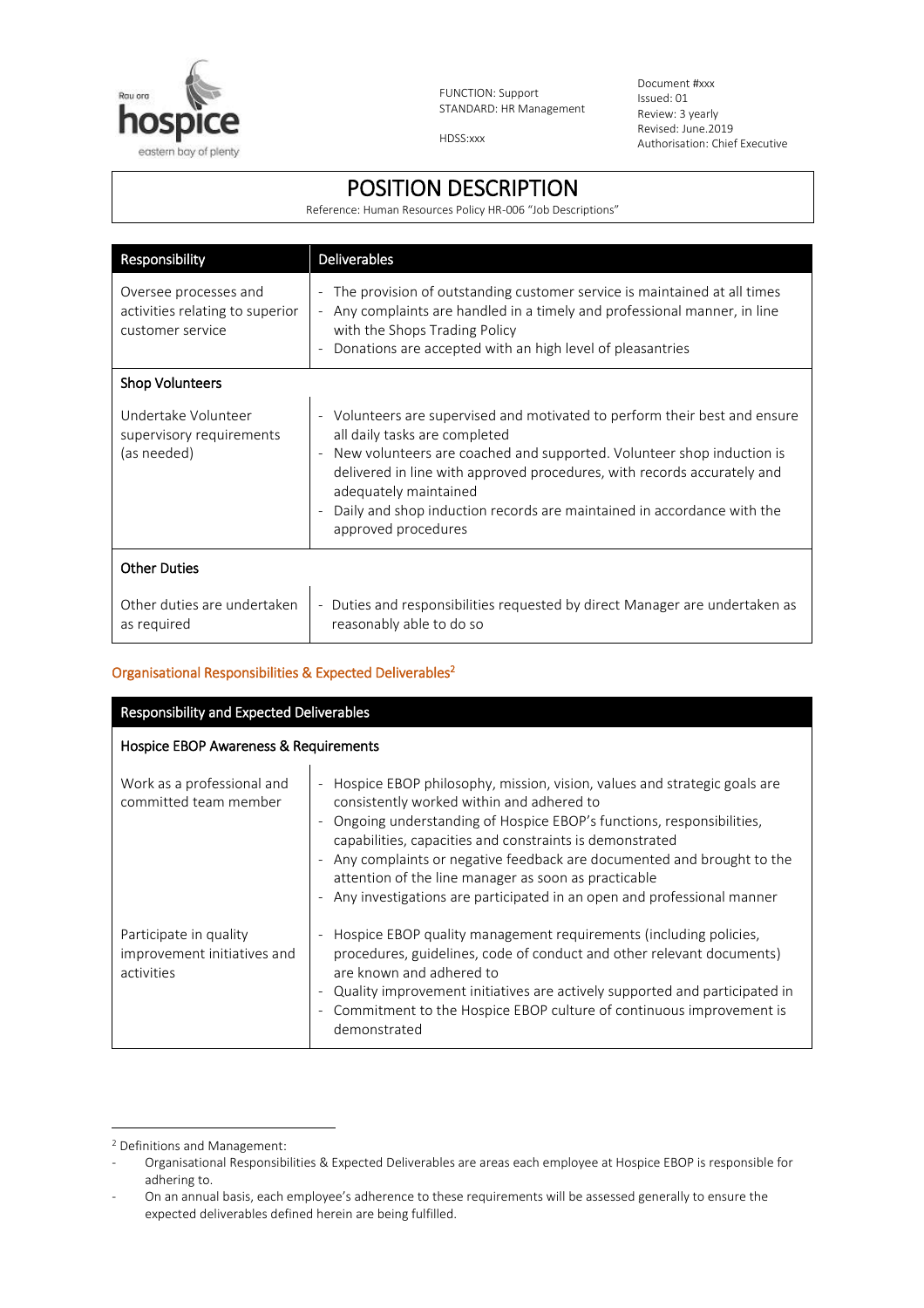

HDSS:xxx

Document #xxx Issued: 01 Review: 3 yearly Revised: June.2019 Authorisation: Chief Executive

# POSITION DESCRIPTION

Reference: Human Resources Policy HR-006 "Job Descriptions"

| <b>Responsibility and Expected Deliverables</b>                                                                                       |                                                                                                                                                                                                                                                                                                                                                                                                                                                                                                                                                                                                                                                    |  |
|---------------------------------------------------------------------------------------------------------------------------------------|----------------------------------------------------------------------------------------------------------------------------------------------------------------------------------------------------------------------------------------------------------------------------------------------------------------------------------------------------------------------------------------------------------------------------------------------------------------------------------------------------------------------------------------------------------------------------------------------------------------------------------------------------|--|
| Adhere to Confidentiality<br>and Code of Conduct<br>Policies/Requirements                                                             | Strict confidentiality is maintained at all times<br>$\mathbb{L}$<br>The Privacy Act 1993 and the Health Information Privacy Code 1994, and<br>any subsequent amendments, in regard to confidentiality and the non-<br>disclosure of information is adhered to at all times                                                                                                                                                                                                                                                                                                                                                                        |  |
| Maintain high level of<br>cultural awareness and<br>sensitivity                                                                       | Services are delivered in a culturally appropriate manner<br>- The culture of staff, volunteers and other stakeholders is acknowledged<br>and respected<br>- An understanding of the Treaty of Waitangi, in relation to our workplace, is<br>demonstrated                                                                                                                                                                                                                                                                                                                                                                                          |  |
| Health & Safety                                                                                                                       |                                                                                                                                                                                                                                                                                                                                                                                                                                                                                                                                                                                                                                                    |  |
| Ensure Hospice EBOP<br>maintains a safe work<br>environment, promoting<br>safe work practices and the<br>wellbeing of self and others | HEBOP health and safety policies and procedures are complied with fully<br>and actively<br>- Health and safety actions and initiatives in the workplace are fully and<br>actively supported and promoted, taking responsibility for own health and<br>safety, and the health and safety of others within the work environment<br>- All workplace hazards, near miss incidents and accidents are reported in a<br>timely manner as per approved procedure<br>- Actions and initiatives to minimise, isolate or eliminate identified risks are<br>supported and promoted<br>- Any investigations are participated in an open and professional manner |  |
| <b>Team Work</b>                                                                                                                      |                                                                                                                                                                                                                                                                                                                                                                                                                                                                                                                                                                                                                                                    |  |
| Ensure positive<br>contributions are made<br>towards effective and<br>efficient working<br>relationships                              | - Positive work relationships are established and maintained, working<br>together in a collaborative and open manner<br>Interpersonal communication is based on respect, ensuring others are<br>treated with kindness<br>Staff meetings, as applicable, are attended and contributed to                                                                                                                                                                                                                                                                                                                                                            |  |
| Professional Competency                                                                                                               |                                                                                                                                                                                                                                                                                                                                                                                                                                                                                                                                                                                                                                                    |  |
| Maintain appropriate level<br>of professional competency<br>in accordance to position<br>requirements                                 | Qualifications, including registrations and practicing certificates as<br>$\omega_{\rm c}$<br>applicable, as required for legal and safe practice are maintained<br>Knowledge of and adherence to best practice and legislation to work<br>accountabilities is kept current<br>Own education and professional development is identified and advanced                                                                                                                                                                                                                                                                                               |  |